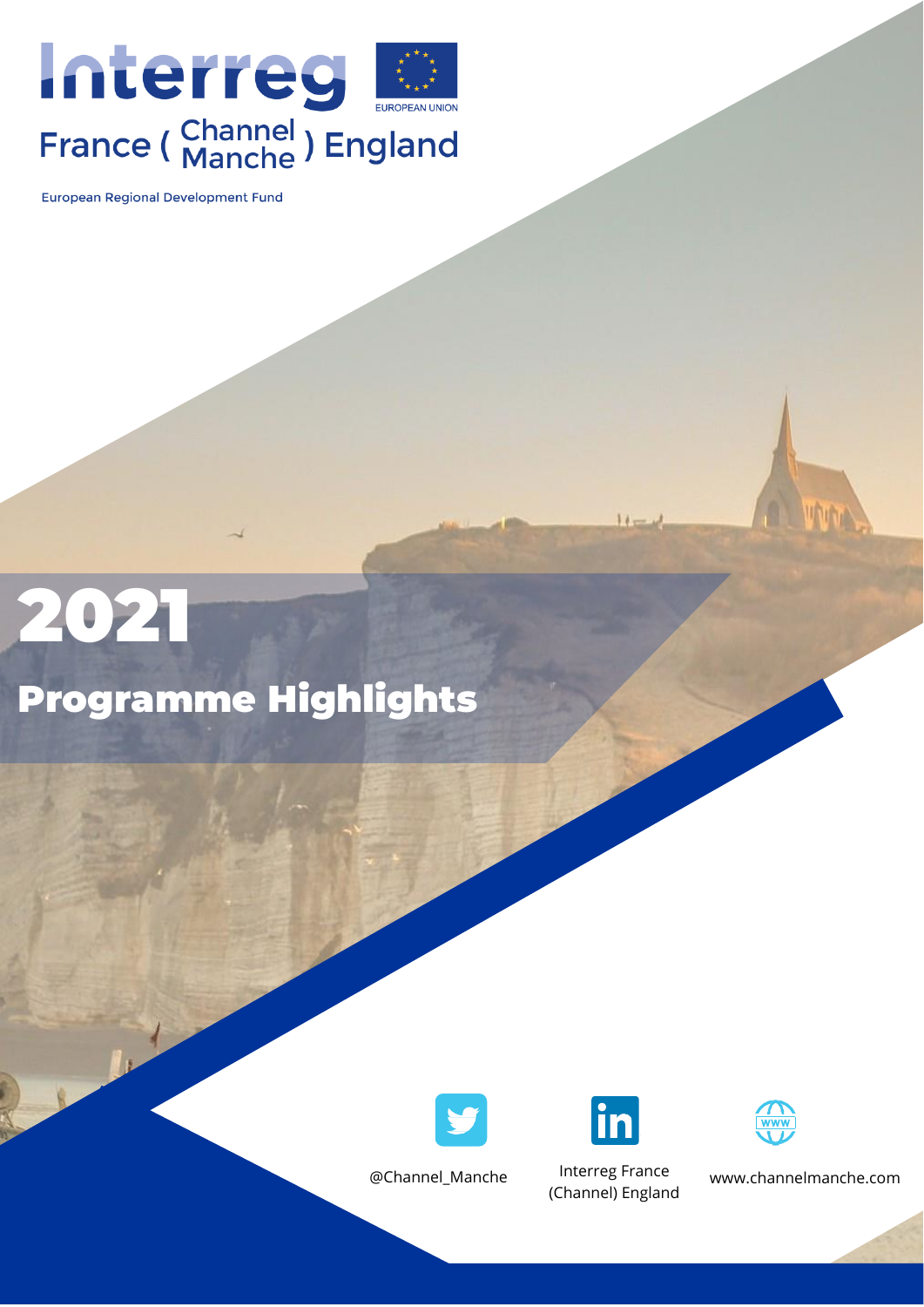## AN OVERVIEW

A cornerstone of European integration, European Territorial Cooperation helps to ensure that borders are not barriers, and that ideas and assets are shared to resolve common problems across Europe. Interreg France (Channel) England falls under this umbrella helping to fund projects that benefit the French and English regions around the Channel.

### SHARING BORDERS, GROWING CLOSER **Programme Area**

### 2021 in focus

2021 was a significant year for the FCE programme as it reached and surpassed its funding commitment target (factoring in the Programme's 20% overcommitment ceiling).

The programme and projects adapted to external challenges presented by Brexit and the Covid-19 pandemic. In early 2021, the Programme was able to provide a tangible update to projects in relation to the EU-UK Trade and Cooperation Agreement and what this would mean in terms of project delivery, data transfers and the future of the Interreg FCE programme. We were able to reassure projects that we would be operating as usual, and that programme funding would be guaranteed up until the programme completion on 31 December 2023.

Covid-19 continued to cause considerable disruption to projects and as such the Programme introduced several measures to offset this. This included taking advantage of the European Commission's Coronavirus Response Investment Initiative Plus (CRII+) scheme, allowing us to offer projects 100% intervention rate for eligible expenditure up until 30 June 2021. In addition, the Programme launched its first ever call for capitalisation projects funded at 100%, which led to the funding of C-CARE project which is highlighted later in this summary.

Despite the challenges, the Programme approved 7 new projects (including 2 micro projects), bringing the total amount of EU funding committed by the Programme to €228.2 million (108% of target commitment).

In 2021, we were proud to showcase the achievements of our projects, particularly those that have made significant progress or have closed. Out of 51 projects, 4 officially closed by end of 2021 and a further 12 are in the pipeline to close early to mid-2022. We refreshed our website to focus on celebrating project success and achievements, held an online interactive event at EU Regions Week, and supported projects with their external communications through establishing an FCE Communications Network.

We also contributed blogs and our first thought leadership article to various EU publications including the Interreg Highlights blog, Interact Stories of Cooperation publication and Panorama, the European Commission's Regional and Urban Policy blog.

More details about some of the projects we've helped fund can be found on the next few pages.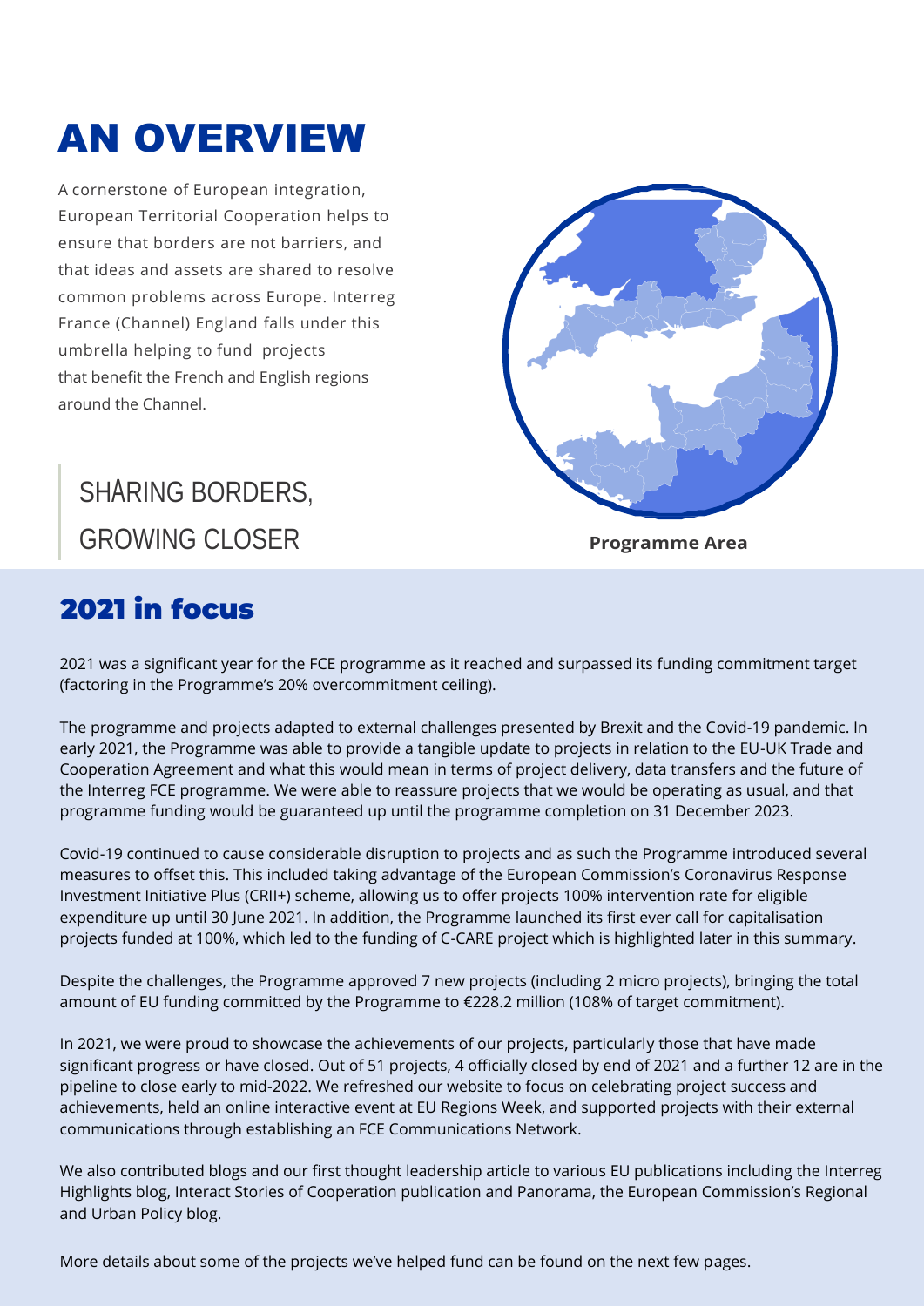### WHAT WE'VE FUNDED SO FAR

**PROJECTS APPROVED**  **PROJECT PARTNERS**  €228.2 MILLION ERDF **COMMITTED €0 MILLION FRDE REMAINING** 

€0m

### **Innovation**



This specific objective is focused on increasing the delivery and uptake of innovative products, processes, systems and services in shared smart specialisation sectors.

In 2021, we approved **IMPULS** (Innovation in Manufacturers of Products Used in Life Sciences). This €500,000 micro project, led by Kent County Council, will support 100 life sciences and nutrition SMEs across the Channel area providing them with access to increased knowledge, innovation capacity, showcase opportunities and new cross-border contacts to enhance export sales potential.



#### **Social innovation**



This specific objective seeks to increase the quality and effectiveness of service delivery to the most socially and economically disadvantaged groups through social innovation. Two projects were funded under this category in 2021.

**BRIC** (Building Resilience in Flood Disadvantaged Communities), led by Plymouth City Council, is a €3.4m project that aims to transform flood risk management at a neighbourhood level. The project will introduce new resilience networks and tools and technologies to access and communicate flood risk that can be replicated and upscaled in other regions.

**C-CARE** (Covid Channel Area Response Exchange), led by Kent County Council, is a €6.7m capitalisation project set up to deliver an ambitious package of support for individuals and businesses hit hard during the pandemic.

The project will deliver an in-depth review of Covid-19 responses with lessons learned and best practice examples, targeted support for 4,500 individuals at risk of exclusion from the labour market and 7 pilot initiatives providing support to more than 2,000 businesses.